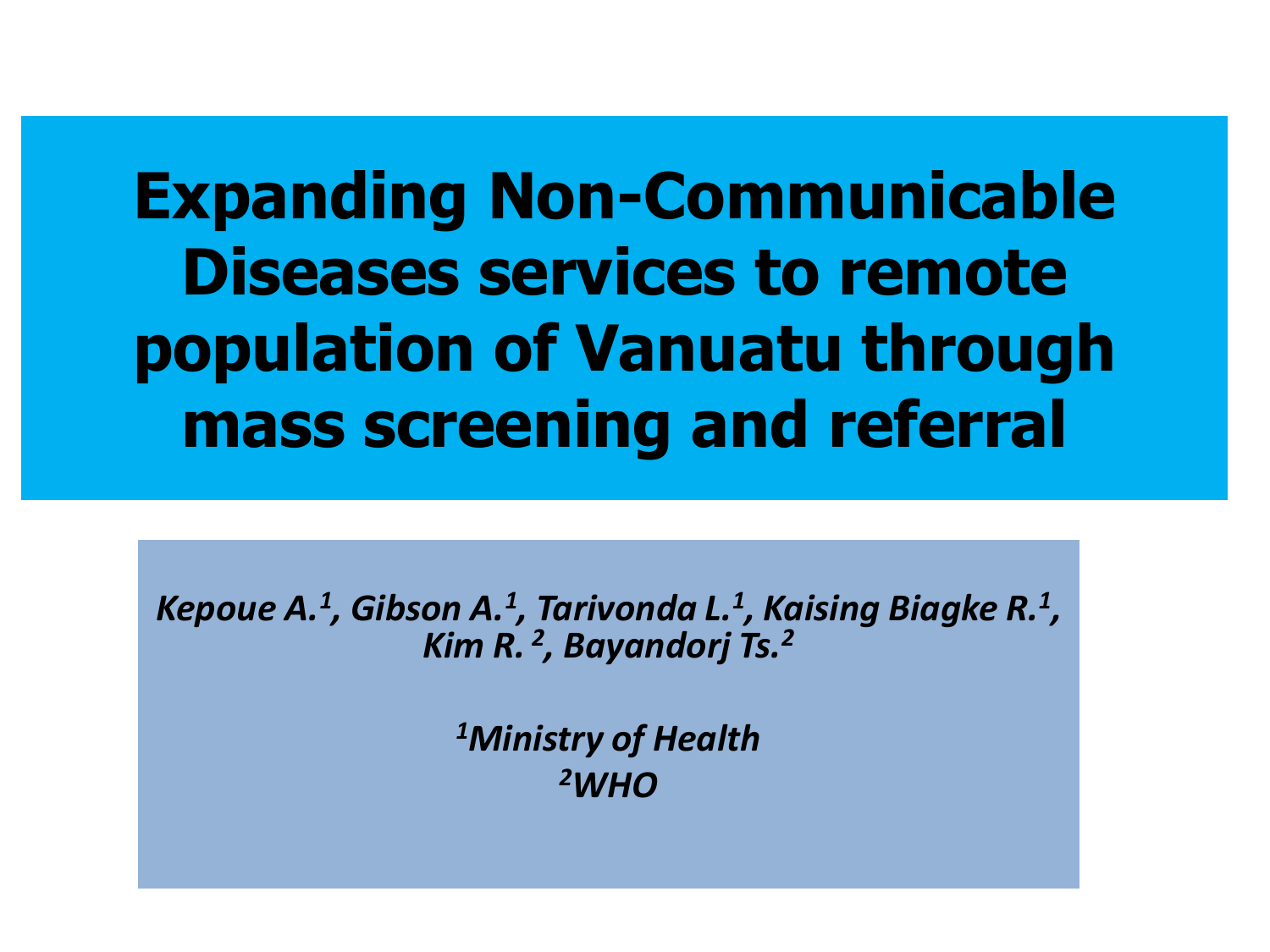# **Introduction**

- Non-communicable disease is one of the silent killers in Vanuatu.
- Cardio vascular disease risk assessment (CVD) helps to identify fatal and non-fatal risk consequences in 10 years and helps to manage high risk people for NCD further to reduce NCD caused pre-mature death and disability
- Hypotheses: Evidence shows that the implementation of Cardio vascular disease risk assessment and risk-based management with catalytic funding works in the Pacific which helps further to reduce and stop development of NCDs
- In 2019, MOH in collaboration with Shefa and Tafea Health Offices and WHO has organized the CVD risk assessment in the population of two provinces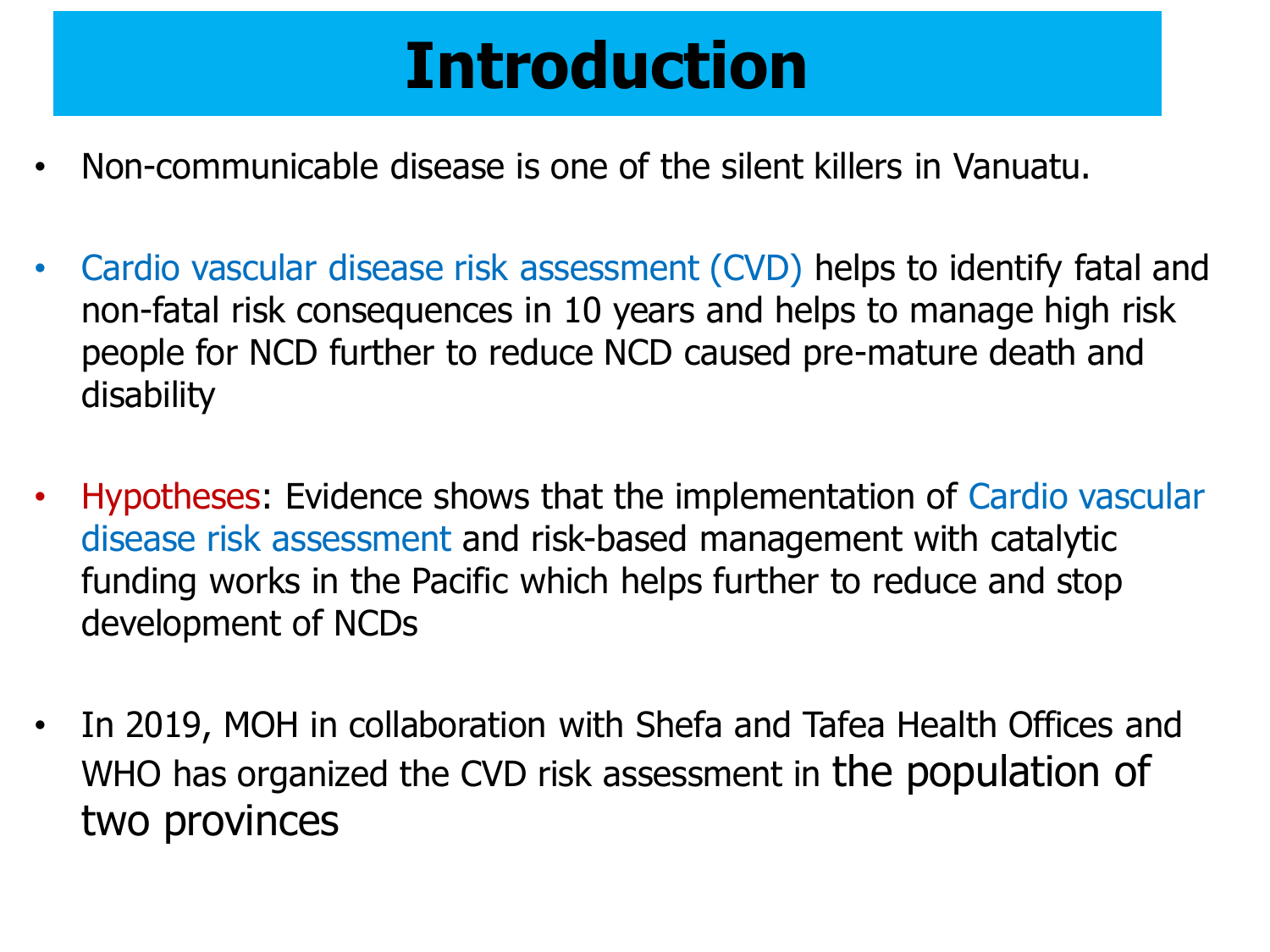# **Methods**

- Eligible population from Tanna and Efate Islands aged 25 years and above
- The trained teams organized first awareness on this campaign with village communities and agreed on the proposed dates for actual screening programme.
- Specially devised forms for screening, tally sheet and referral forms were used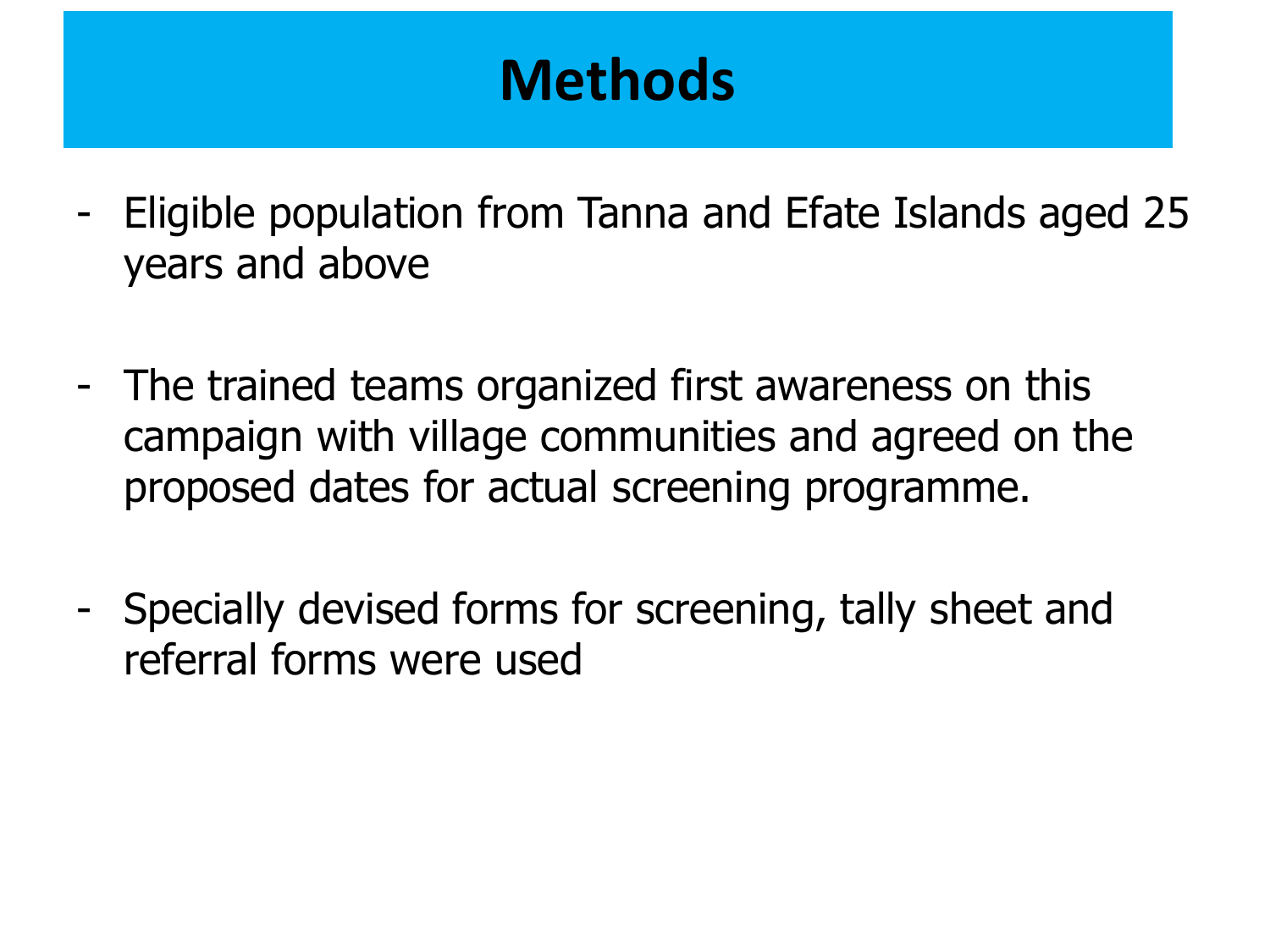**Age and sex**

### **Results:**

**9,809 adults** aged 25 years and above were screened

**Average of screened people was 45 years for men and 42 years for women**

**Almost 60% of screened people were women**

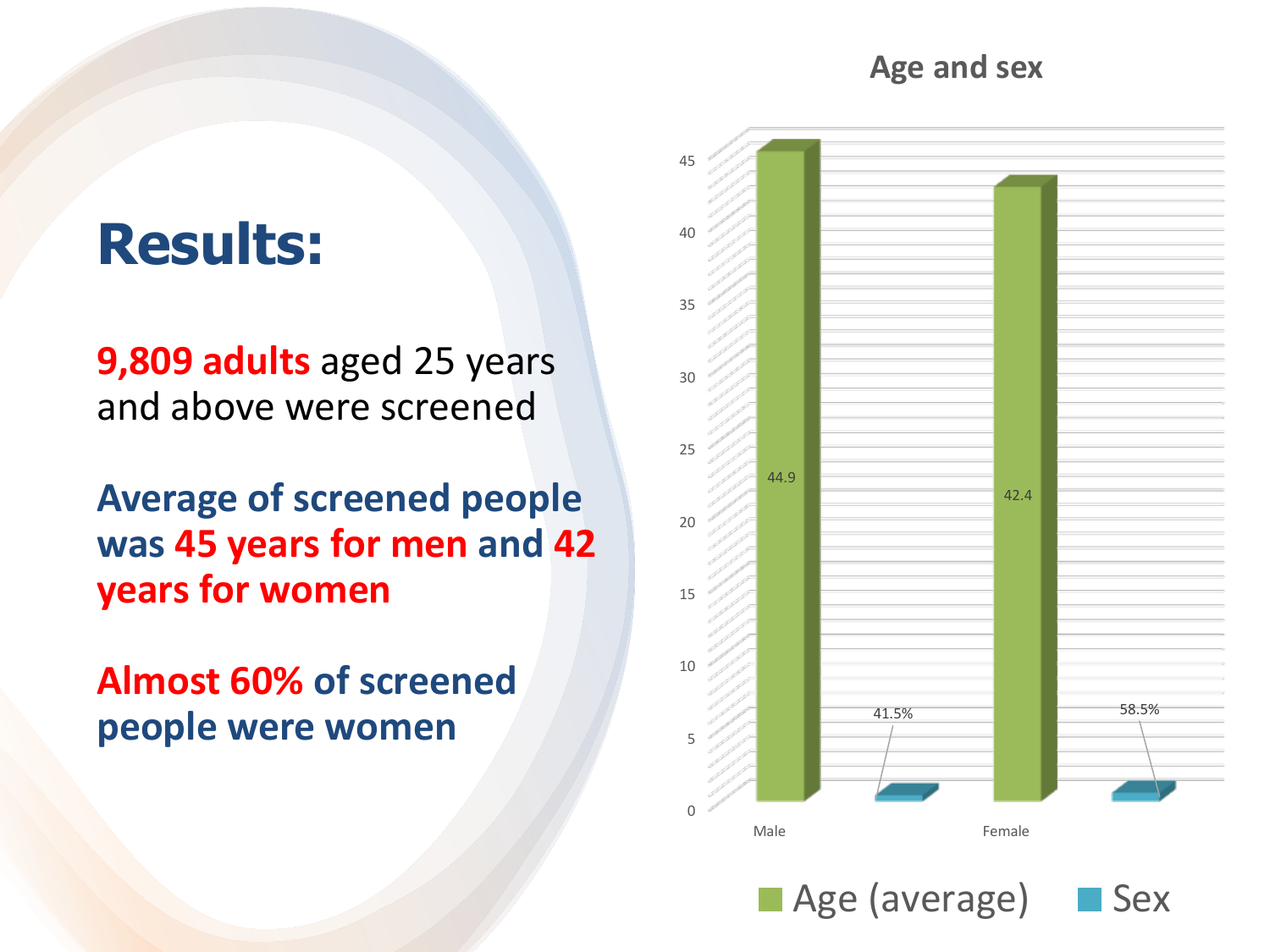People who are suspected to have for both men and women are not being diagnosed enough at an early stage.

#### **Hypertension**



**male female**



#### **Diabetes**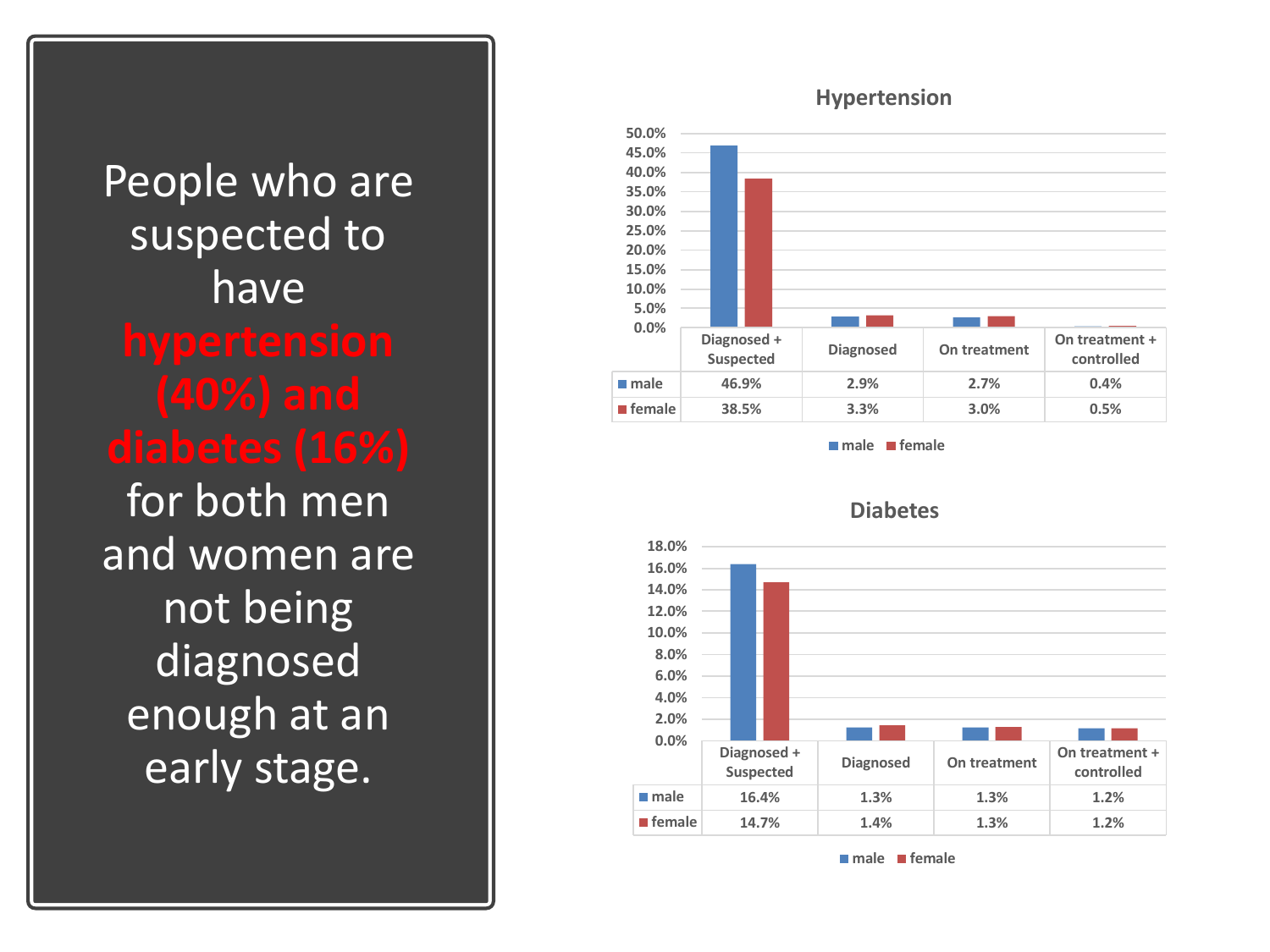



**male female**



**Abdominal circumference**

■ Central obesity ■ No central obesity

**Around 60% were overweight and obese, especially high in women**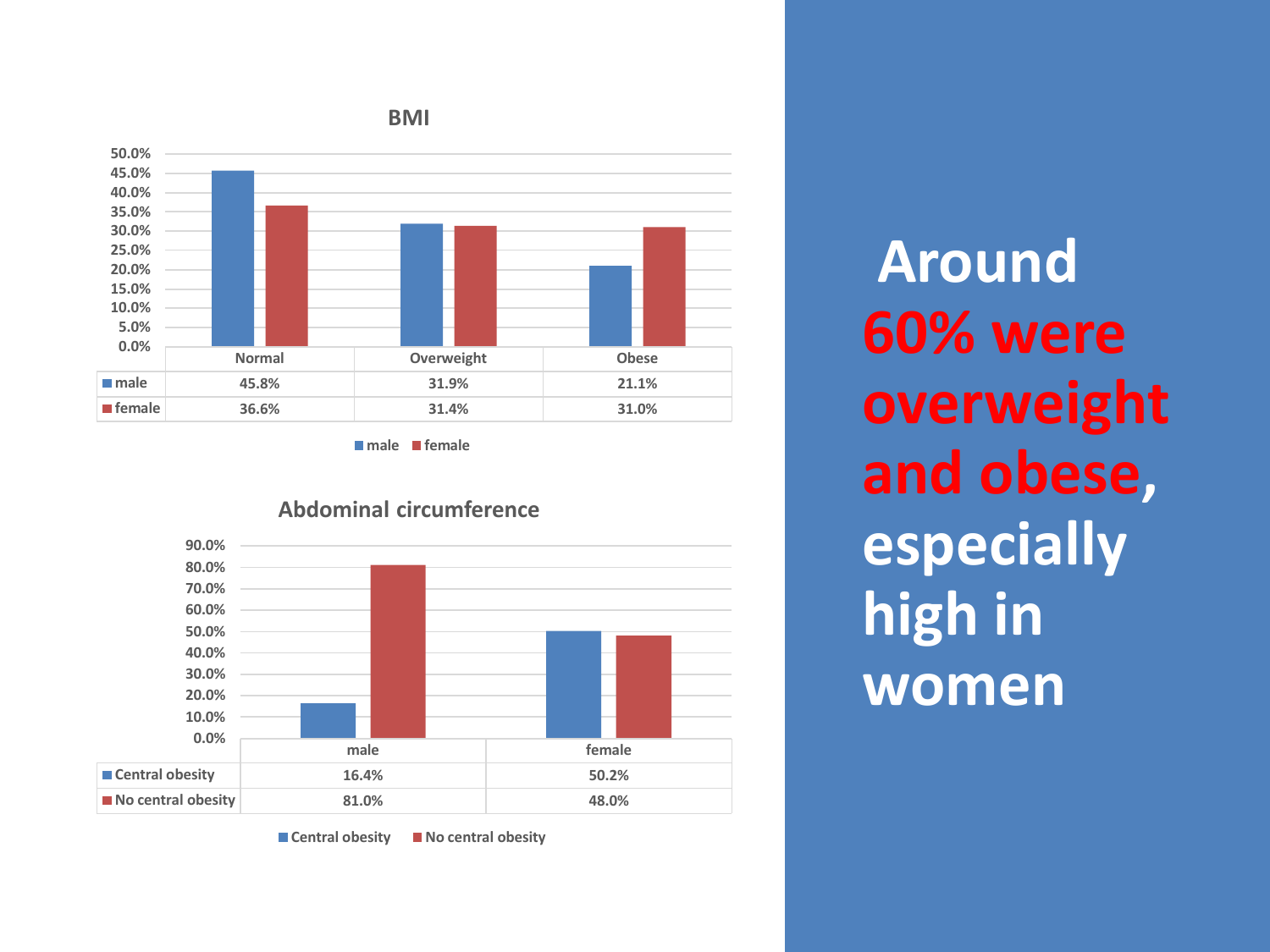# **Risk factors: tobacco and alcohol use**

#### **Tobacco use**



**male female**

#### **Alcohol use**

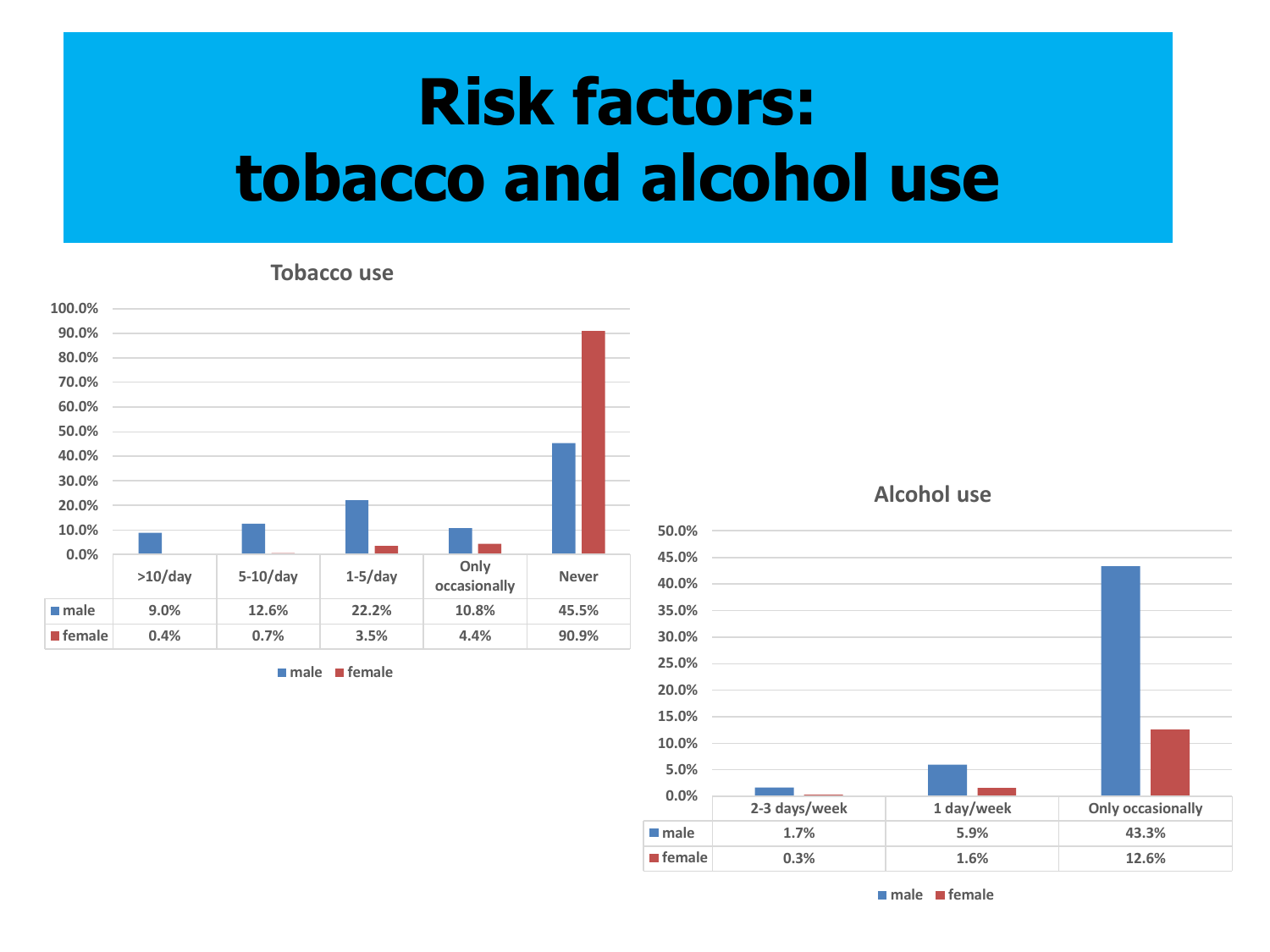# **Risk factors**

### **Fruits and vegetables**



**male female**

### **Physical activity**

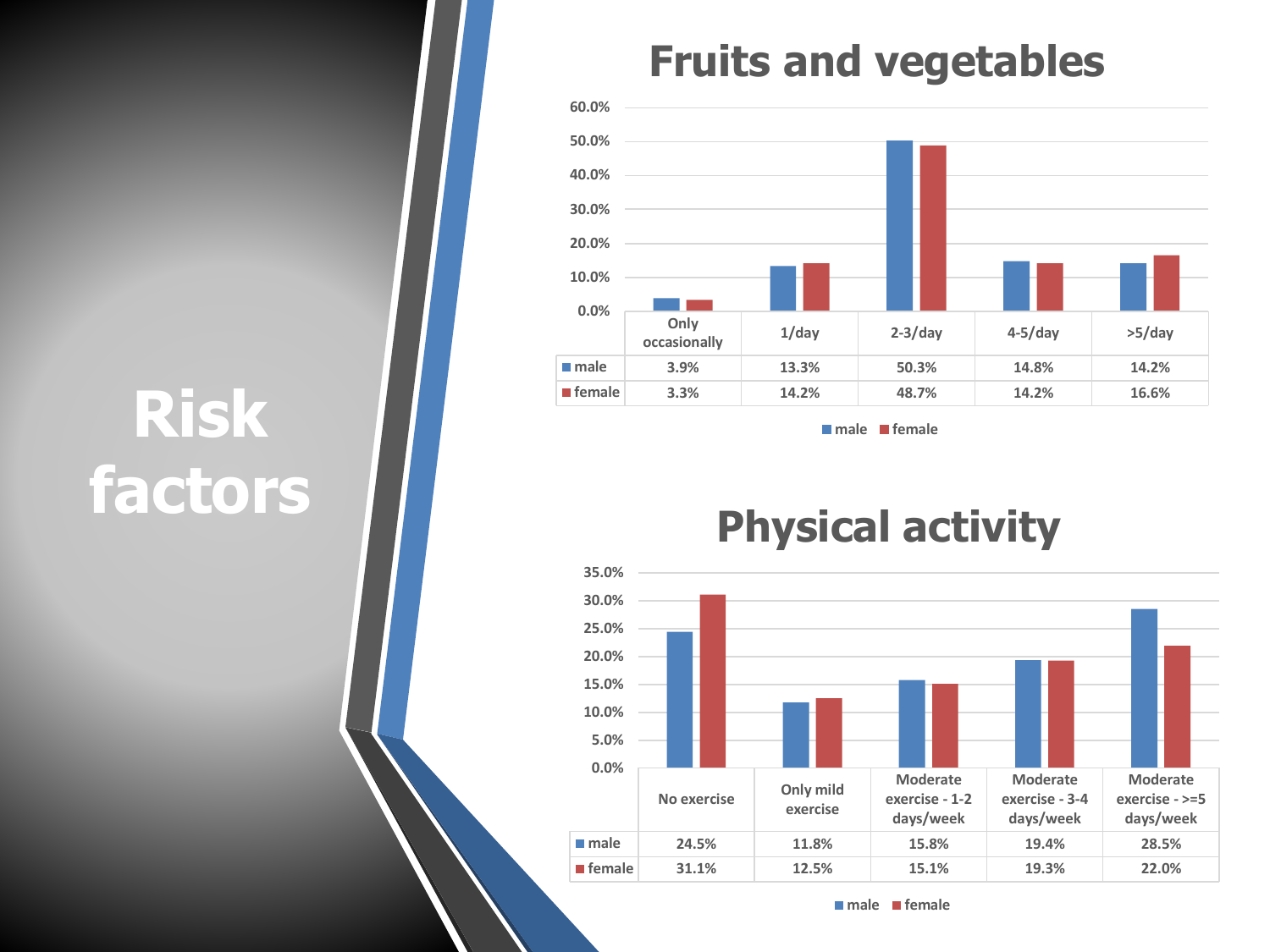**CVD Risk**

## **Over 90% of all screened people were with any risk for CVD**

## **3% of all screened people were referred for further treatment**

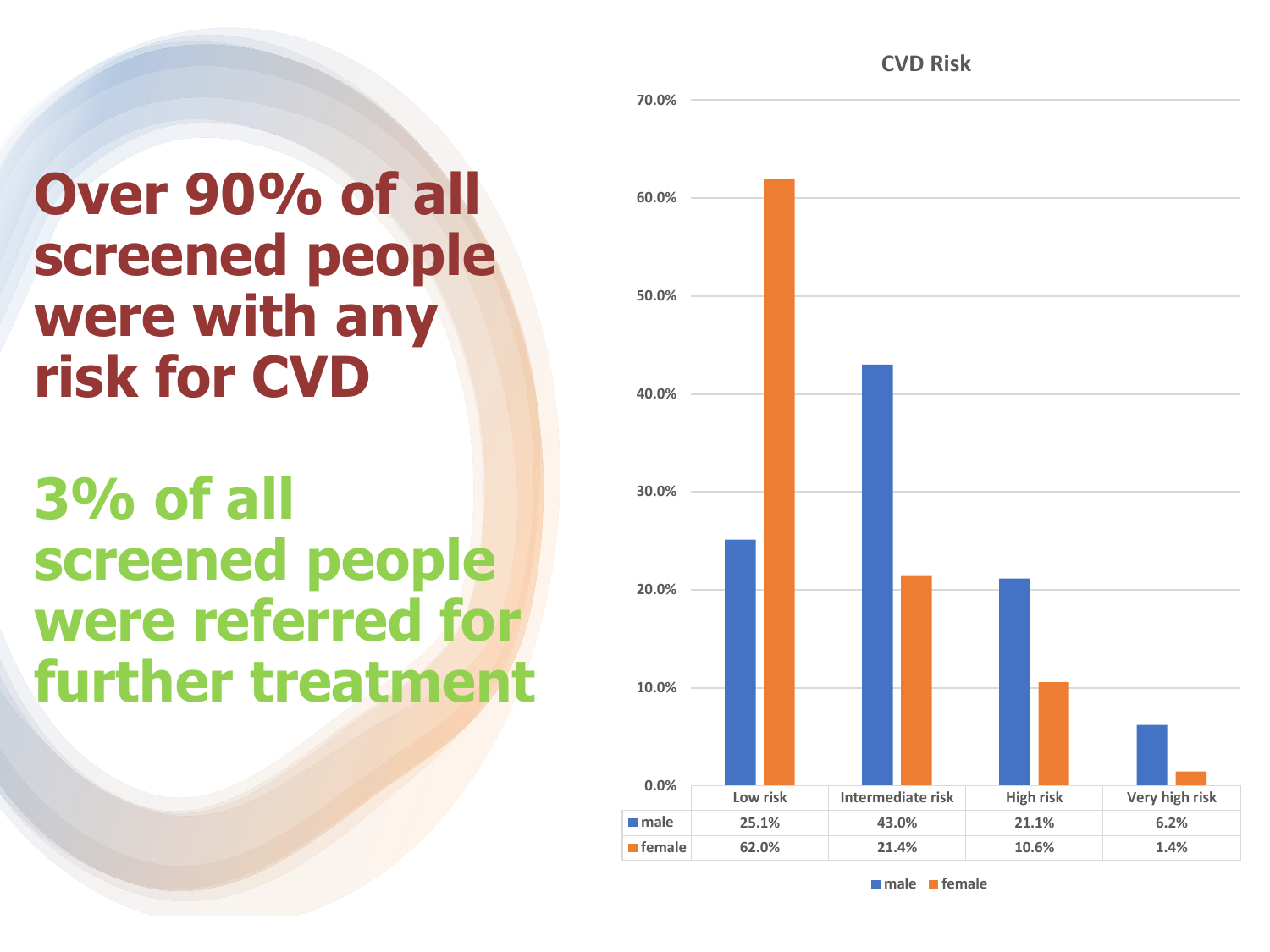# **Conclusion**

• Community and local leaders appreciated this activity organized by Ministry of Health and Shefa and Tafea Health Offices.

• The team was able to reached out to remote communities to identify NCD high risk people with CVD risk 30% and above, increased blood pressure and blood sugar with referral for a proper treatment

• The authors hope that with limited available data on NCDs, these data from two provinces will help decision-makers to plan and implement NCD actions to reduce the number of high-risk people ultimately to reduce NCD morbidity and mortality in Vanuatu